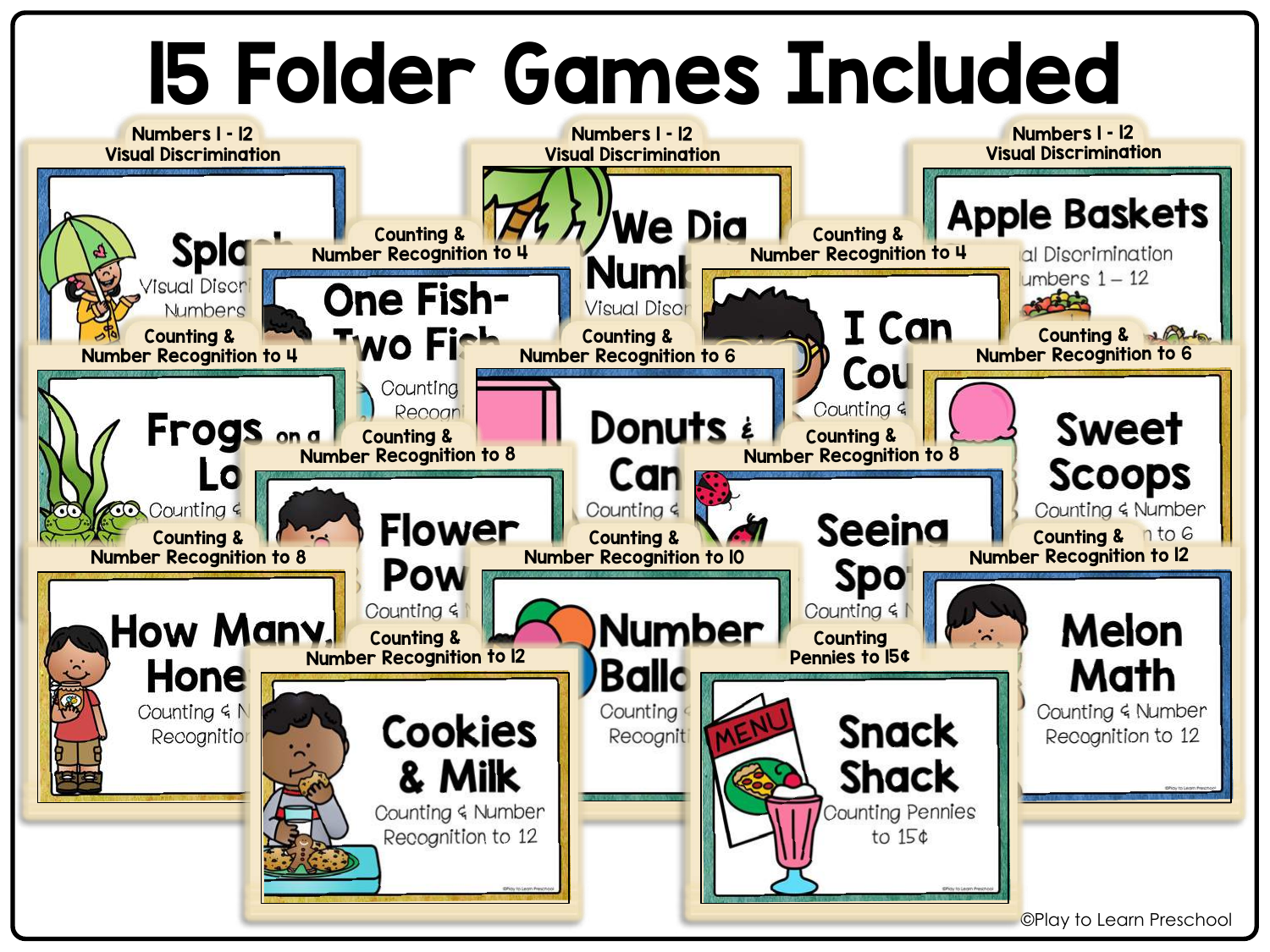# Counting Practice

Activit

overview

#### File Folder Games

### Objectives:

- The students will identify numbers.
- The students will count sets up to 15.

## Preparation:

- Print each page.
- Attach the cover the front of a file folder.
- Attach the work mats to the inside of the file folder.
- Laminate and cut the game pieces and place in a baggie attached to the back of the folder.

Procedure: Students place the game pieces on the work mat next to the corresponding picture.